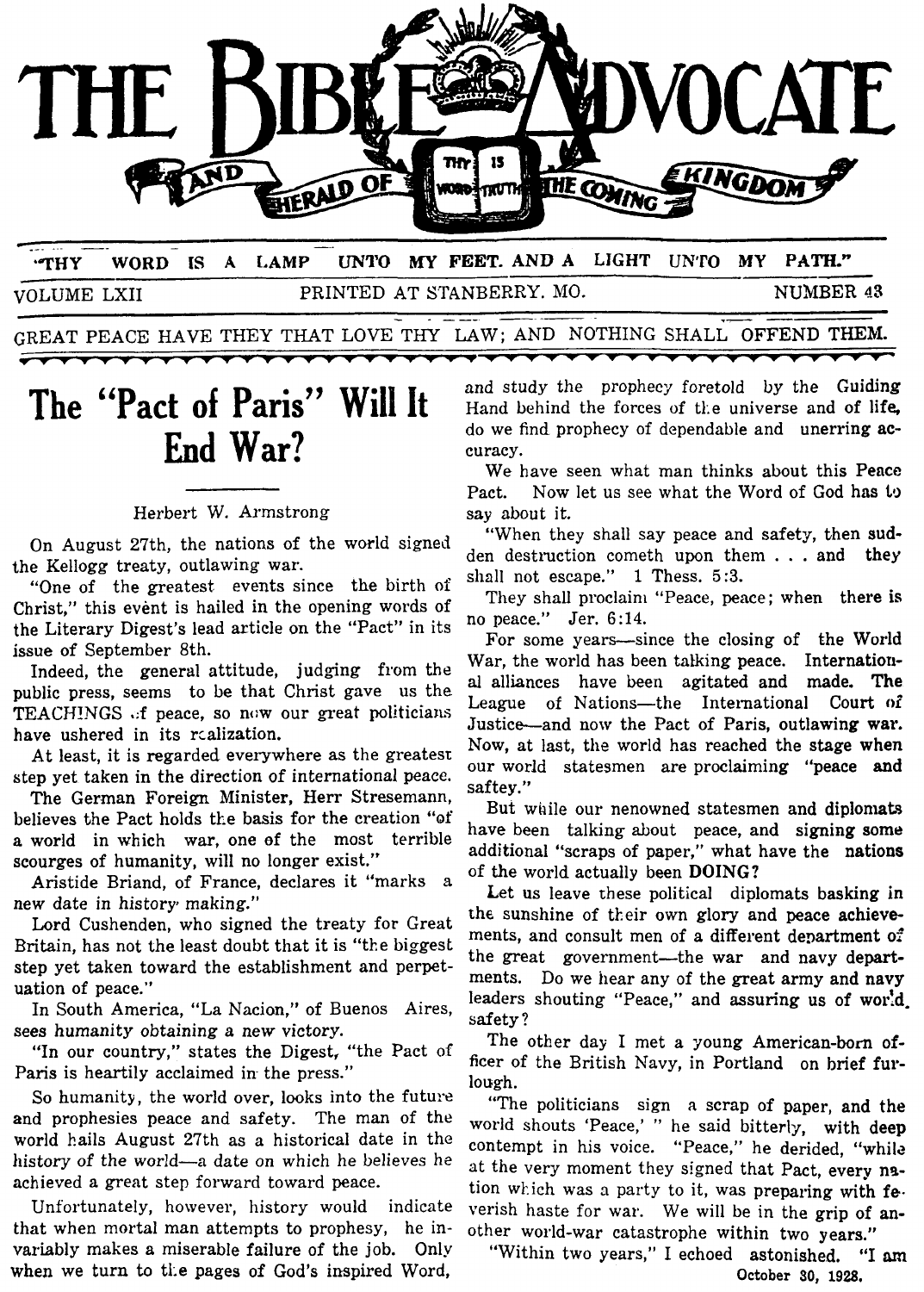$_{eX}$  pecting it, but I had not anticipated the next out**break** quite that soon."

 $'$ It is coming sooner than the world at large dreams of." he replied. "The world is asleep-asleep: It is being plunged headlong toward war right now."

"But what can cause another war so soon?" I inquired.

"Well, England's next war," he replied gravely "will begin in the nature of a rebellion. The seeds of insidious propaganda are being sowed in India and Eritis.1 foreign possessions. It is bound to involve Great Britain in war in the very near future."

"Who is the instigator **of** this war-stirring propaganda ?"

"Russia. Russia, who also stirred up the recent trouble in China. Russia is attempting by her system ui insidious propaganda, to gain **a** strong-hold on ignorant foreign peoples of great population, such as China and India. She is preparing, in this way, to strike at England. The Soviet is secretly and craftily gaining a control little dreamed of by the world. Russia soon will be a world power to be reckoned with. She has introduced a new system into the world-her system of secret intrigue, underground I:ropagmda, inciting the passions and prejudices **<sup>01</sup>** ignorant and untkinking masses, Thru it she **1.:**  gaining **a** peculiar power-not alone in her own strength, but over the most populous peoples on the face of the globe."

"How about Mussolini?" I asked. "Do you see a rossibility of an alliance between Mussolini and Russia, which, in the coming war will line up against Great Britain and the United States?"

"Yes," was the emphatic reply. "That is a likely development and combination of alliances. Mussolini is gaining control over Southern European people. Allied with Russia, reinforced by the almost inexhaustible man-power of the hundreds of millions in China and India—with this power back of him, Mussolini would no doubt believe he could successfully conquer the world where others have fail- few short moments' notice, our planes may be **con**ed-and be foolhardy enough to attempt it." verted from luxurious passenger planes into the lat-

him. Our pilots are, of course, highly trained and skilled

World War will be obsolete. The chief offensive every passenger and freight air line in the country-weapons will be the new poison gasses, and labora- and there are far more of these than the public seem tory developed disease germs, sprayed from pilotless, to realize. tory developed disease germs, sprayed from pilotless airplanes controlled from the ground by radio. By "Take all our government mail planes—all  $t$ : **c** this means whole cities can be wiped out far from privately owned and operated passenger and freight this means whole cities can be wiped out far from the scene of actual hostilities, without the attackers lines. All together, these compose a formidable arrisking a single life, while the attacked can do ray of planes. Every one is fully equipped with war armies, as all previous wars have been, but verted into war planes. Every pilot is a trained the attack will be on all people, including old men. war-time aviator, in time of need. Then add to the attack will be on all people, including old men, war-time aviator, in time of need. Then add to women and innocent little children. The point of these the planes and war-trained pilots and aviation women and innocent little children. The point of attack will be the large cities, the industrial and officers in our regular military aviation stations, and practically nothing. It will not be a war between

manufacturing centers, and the food-producing sections. Oh, it will be TERRIBLE," he added with a shudder. "War is sure-.. I have three brothels sleeping in France-all killed in the last war. **The**  next one will gct me, I suppose."

All leading nations, this young naval officer asserted, are preparing for war more rapidly than the public knows. Airplanes will be the chief weaons, with poison gasses and disease germs the ammunition,

Here on the Pacific Coast we hear a lot about our Pacific Fleet-about our great battleships, which many leading authorities now declare to be virtually obsolete. But we hear little about United 5tates Army or Navy preparation in the air, except criticism t. at our government is asleep and lagging behind ot..er nations in aviation preparedness.

I became anxious to know the facts. An airplane passenger company now operates tri-motored eightrassenger monoplanes between Portland and San Francisco and Los Angeles, making three trips each way each week. Perhaps I could obtain some information from these people. I went to their downtown ticket office.

There I inquired about their passenger service, and then asked the agent whether he knew **what**  our government is doing in relation to preparedness in the air, as well as on land and sea.

"Oh yes," he assured me, "you may rest assured our government is not asleep to the fact the next war will be fought largely in the air. The **public** little dreams of the tremendous strides our government is taking in ti:e way of aviation preparedness. Right now the United States is the equal, if not the superior, of any nation on earth in war time aviation strength."

"Why," he continued, "every plane we operate on our passenger service is built under strict government supervision. Every plane **is** completely **equip**ped with Government war-time equipment. **On 3**  "What will be the nature of the next war?" I asked est-type fully-equipped war-time fighting planes! "It will be a war of science," was the quick reply. aviators,-subject to immediate draft by tie Gov-<br>"Many instruments of warfare employed in the ernment in time of war. The same thing is true of

equipment, and can be almost instantaneously con-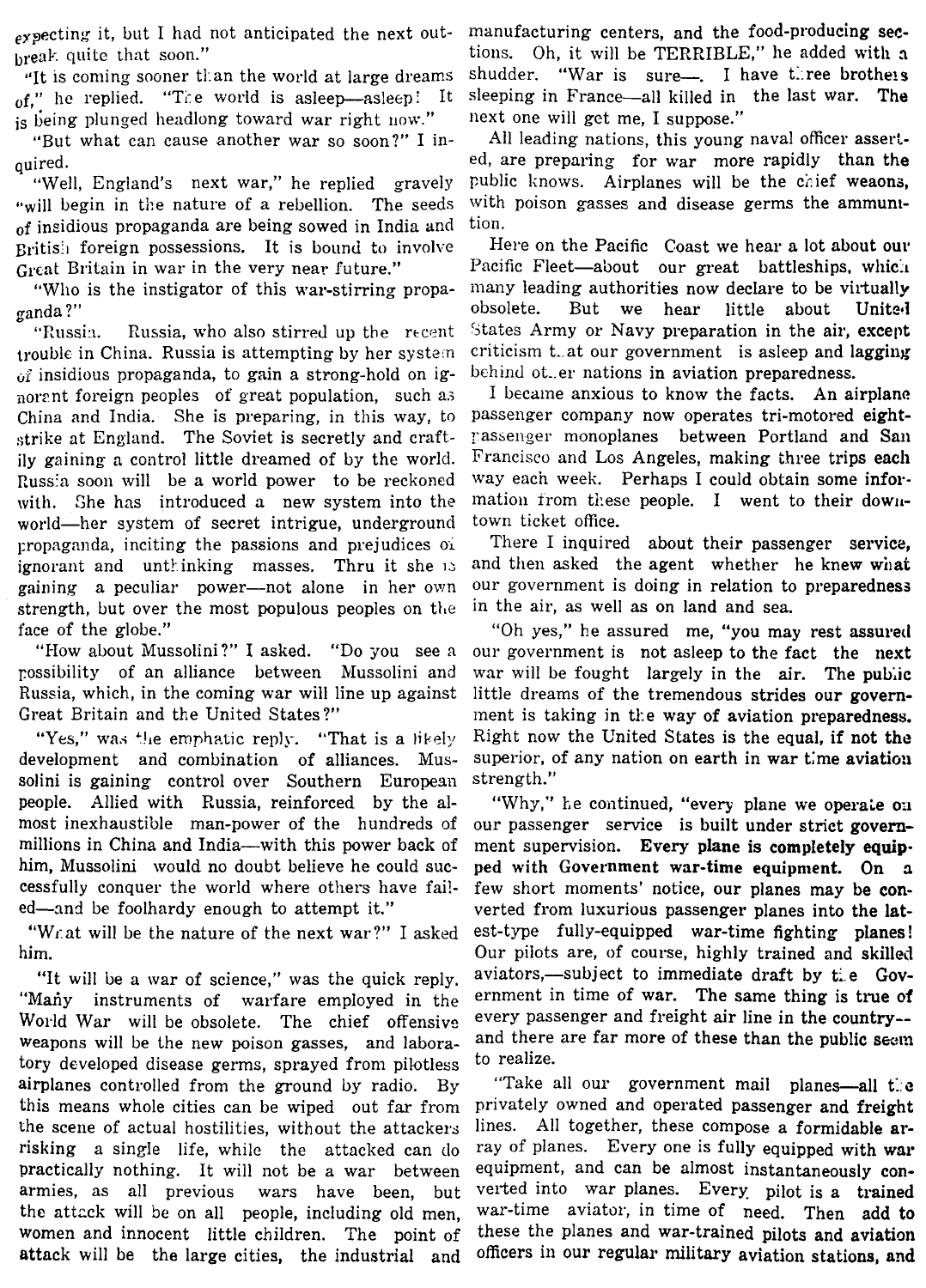$_{10}$ u gain some conception of what our aviation signified by the Bible prophecy, "Associating your- $\zeta$ trength really amounts to. In time of war, the selves, O ye people, and ye shall be broken in pieces men being trained in the regular military aviation . . . Take counsel together and it shall come to fields would become the officers, the pilots on all neglection of all new readers and freight lines, and on all gov- $\ldots$ <sub>ern</sub>ment air-mail planes, would become our fighting.

"that our country is not preparing for war in the diversion and the together, organizing leagues and councils and con-<br>sir. We are fully prepared right now to match following and having sime in the proper Date onair. We are tuny prepared right now to match federacies, and having signed a "Peace Pact," are strength with any nation on earth in the air."

which all planes are being manufactured and put<br>into active service in the United States. Aviation bear out-that SUDDEN DESTRUCTION IS COM-<br>is fast becoming a great American industry. Pro-<br>ING! is fast becoming a great American industry. Pro-<br>duction of new airplanes in the United States last year reached approximately 2,000. Two-thirds of Not peace. Not safety. Sudden destruction! It these represented commercial planes—for passeng-<br>ers and freight service. Yet every one is fully c-<br>ers and freight service. Yet every one is fully c-<br>suddenly without warning. It is coming at "such<br>enjoyed for war, and ma quipped for war, and may be converted into a fight-<br>
ing plane on a few moments' notice.<br> **Every nation is TALKING peace—but it is pro-**<br>
Put production of airplanes is mounting by lange paring for WAR! which airplanes are being manufactured and put

But production of airplanes is mounting by leaps **paring for WAR:**<br>and bounds. **This year's output has jumped to** While people are shouting "Peace and safety," tion of new planes for this year is now placed at most terrible war of all. Sudden destruction lurks more than 15,000 planes, according to a report issued just around the corner! **by** J. Roy Prosser & Co., on aviation progress. Dark words? **A** gloomy, foreboding outlook? **<sup>A</sup>** Freight and passenger service has now been established in practically all parts of the country, and be-<br>tween all leading cities.<br>Christ, the Prince of Peace, yes! For the willfully

know what armies and navies are doing—when we the peace plans of human men in whose breasts get the real facts of what is being actually DONE, smoulder the burning coals of hatred, jealousy, prejinstead of said, and shouted by politicians and diplo- udice, ready to burst forth into sudden fuqy **and**  mats—we see that the words of Bible prophecy, in- anger, laying hold of the deadly modernized means deed, have an ominous sound for those who are will- of warfare at ti.eir disposal-for such the outlook **is**  ing to listen to the warning. indeed foreboding and hopeless-unless they open

cry of "Peace and safety." But, as the Bible says,

Instead, we are in days when we find "upon the earth distress of nations, with perplexity  $\dots$  men's But for those who have not blinded their eyes to hearts failing them for fear." Luke 21.25, 26. In understanding-for those who fear the Lord and the day of "great earthquakes in divers places, have accepted the salvation He purchased for them, famines and pestilences; and fearful sights and and who look to Him for protection, No! To **all**  great signs." Luke **21:11.** We are in the days Such the trend of world events and the prophecies when the world is shouting "A confederacy," as its concerning them mean only that real, lasting, true human means of establishing world peace—the days peace is actually much nearer than our self-sufficient<br>when the Bible, warns us. "Say, ye not. A, confed- world leaders really suspect. when the Bible warns us, "Say ye not, A confederacy." Isa. **8:12.** These are days when men are The advocates of military preparedness admonish seeking lasting peace by associating themselves  $t_0$ - us: "In time of peace, prepare for war!" That is gether, and taking counsel, while at the same time. What the world is doing. It is preparing in the their scientists invent new poison gasses and scientif- most advanced sense, for war. ic means of wholesale destruction to life, t.eir The understanding Christian, too, believes in armies and navies are maintained at larger and more efficient proportions than at any previous time in paredness for war in time of peace-but it **is** not world's peace-time history, and every nation is military preparedness. It is a preparedness, how-

being trained in the regular manner in the regular manner in the regular to regular to regular to regular to regular to regular to regular to regular to regular to regular to regular to regular to regular to regular to reg

The Bible says, "the ambassadors of peace shal weep bitterly." Isa. 33:7.

men.<br>"Don't you think for a moment," he concluded, Today we have our ambassadors of peace. They are associating themselves together, taking counsel rength with any nation on earth in the air.<br>Few have any conception of the gigantic scale on "Deces and safety". But the Bill same and all "Peace and safety." But the Bible says-and all

seven and one half times that of ast year! Produc- they are, in fact, being hurled 1 eadlong toward the

tween all leading cities. The state of the Christ, the Prince of Peace, yes! For the willfully So, when we seek information from those who blind, the unsuspecting, the disbelieving, trusting in The world is lulling itself to sleep with the foolish their eyes and minds to the truth, repent, and seek v of "Peace and safety." But, as the Bible says, peace from the only source it may be found—by ac-"there is no peace."<br>Instead we are in days when we find "upon the Influence, and the Way.

busily **engaged** in **plane of "preparednese,"** The **days** ever, which guarantees protection. The **nature of**  preparedness. The Word of God admonishes pre